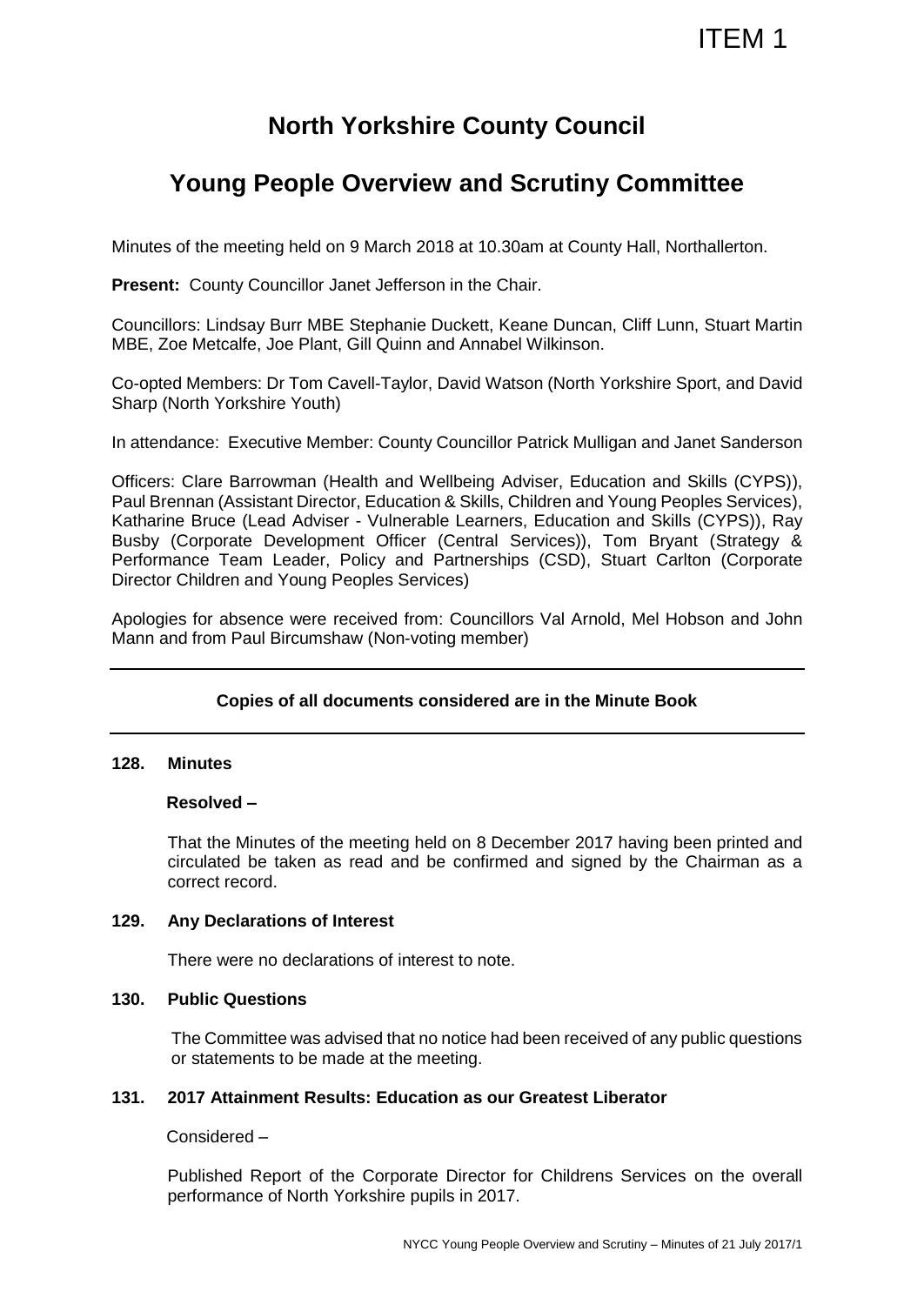Paul Brennan explained that the results showed overall performance of pupils in North Yorkshire schools is very high and in 2017 results improved at every Key Stage.

Performance at Key Stage 4 (GCSE) and Key Stage 5 (A level) is particularly strong. North Yorkshire is in the top 15% of local authorities nationally for all of the GCSE performance indicators and in the top 10% nationally for students achieving at least two A's and a B at A level. However, despite improvement, Key Stage 2 performance remains an on-going challenge and North Yorkshire is below national and statistical neighbour benchmarks.

There are challenges on the coast with the performance in Scarborough Borough significantly below the rest of the county. The North Yorkshire Coast Opportunity Area is bringing partners together to seek to address these issues.

As a lead in to the next item on the agenda, Paul highlighted the performance of disadvantaged pupils (eligible for free school meals in any of the last six years, looked after in care or adopted) continues to be a challenge and raising the achievement of these learners is a key priority.

## **Resolved –**

- a) The Committee expressed great satisfaction with the results, complimenting all involved.
- b) In relation to the performance of Key Stage 2, and that of disadvantaged learners, the committee believed the results confirmed the decision that this was one of the most important areas to keep under scrutiny review

## **132. Pupil Premium Update**

#### Considered –

Report providing an update on the use of the pupil premium and its impact on disadvantaged learners in North Yorkshire.

Katharine Bruce introduced this item explaining that, as the previous report showed, pupils in North Yorkshire generally attain well at school, with educational performance at levels above the national average. However, this masks an underlying pattern of low achievement and slow progress for pupils in many of the more vulnerable/disadvantaged groups, and there are some pupils for whom this general picture of good attainment is not true. The latest 2017 data indicates that at all key stages our outcomes for disadvantaged learners are improving, however not at the same rate as other learners. As a result the attainment gap between our disadvantaged learners and their peers continues to widen at all key stages.

Katharine highlighted the many examples of the work being promoted with the Pupil Premium to narrow the attainment gap between those eligible for the pupil premium and other pupils in North Yorkshire.

Katharine explained that NYCC officers and some teaching professionals have spent time understanding why some areas, and some schools in particular, are recognised as best practice locations. Values that emerged from these visits are now underpinning approaches and activity to improve outcomes for disadvantaged learners in schools. Of the list of values mentioned in the report, Members recognised in particular the importance of:

Strong visionary leadership, culture and values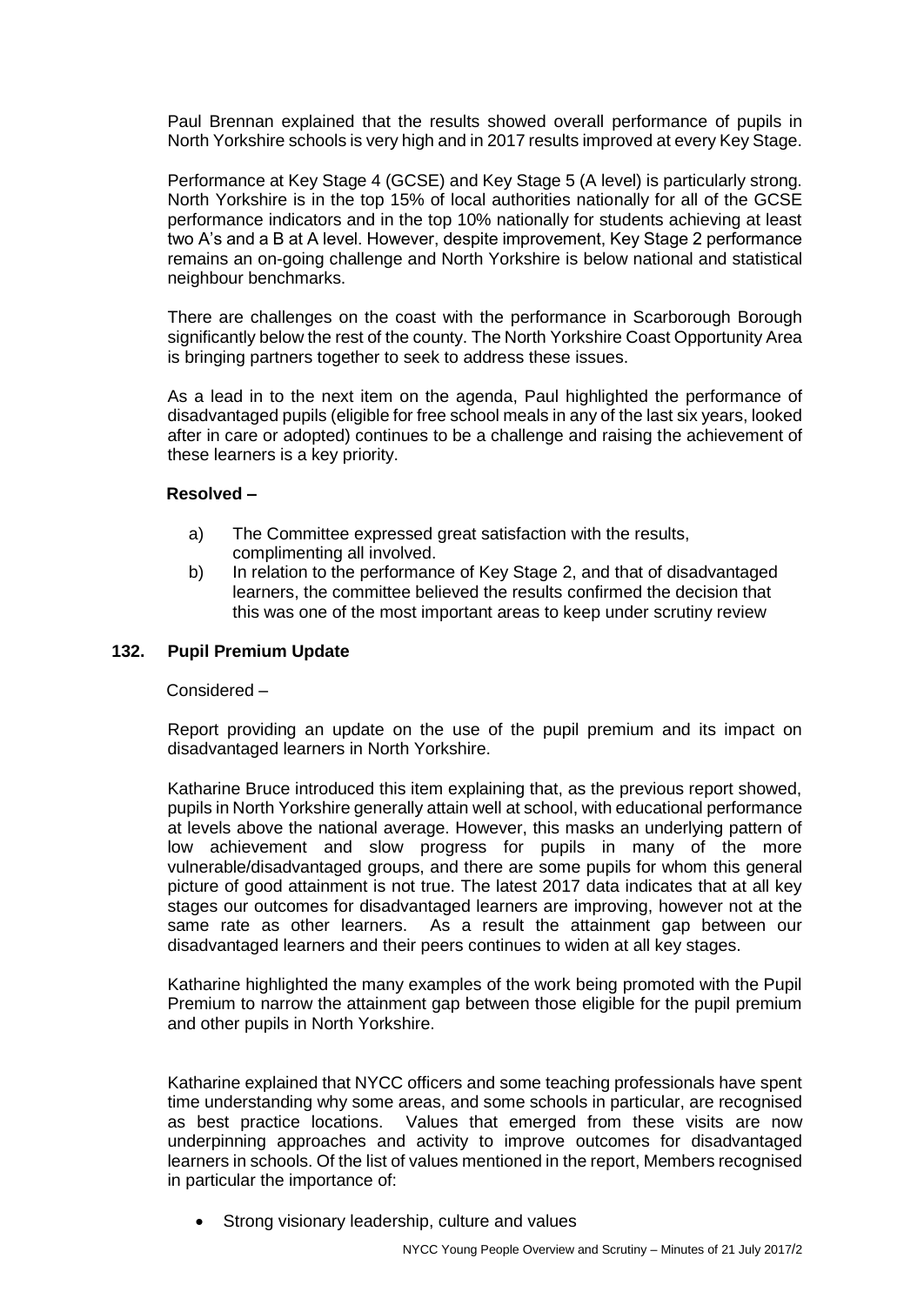- High Expectations for ALL pupils irrespective of background
- High focus on literacy, language and vocabulary
- Trust and Investment in all staff
- Having the right staff in place
- A focus on the importance of good adult pupil relationships

. Mrs Alison Goodwin, the Head of Applegarth Primary School described how her experience of finding out how some high performing schools were approaching use of the pupil premium and teaching strategies towards disadvantaged, had caused her to re-think her expectation that high performance could, in the main, be attributed to increased resources. Rather it was down to the clear vision and high expectations of the headteachers and their ability to surround themselves with the right staff."

Members agreed that the visits to schools in London/Essex and Suffolk to see what and why they are doing well was time very well spent.

Members commented upon the strong commitment shown to ensure that the pupil premium grant is being used so that pupils are being supported with high quality teaching and learning strategies.

Members supported officers' proposition that there is, though, still too much inconsistency in the attainment and progress of disadvantaged learners across North Yorkshire schools. Disadvantaged learners are still over represented in absence and exclusions.

A comment was made that there are differing groups of vulnerable children whose attainment needs similar scrutiny and challenge: for example, those from 'working poor backgrounds', summer-born children, children from service families and those living in isolated or coastal communities. Thinking about the latter group, the committee learned more about the Opportunity Area programme, which will invest at least £6M in Scarborough, Whitby and Filey to support social mobility of children and young people. It was agreed that this would be the major item at the next meeting.

## **Resolved –**

From the evidence before it, the committee concluded that that one of the last grants still available for schools was being made best use of, and, more widely, the directorate had a clear vision for improving outcomes for Disadvantaged Learners in North Yorkshire.

## **133. Careers Guidance Update**

#### Considered –

Report of the Corporate Director for Childrens Services providing an update on update on Careers Guidance.

Katharine Bruce and Amanda Lumb. Senior Leader Careers Guidance at Selby High School, introduced this item explaining the outcomes of the North Yorkshire Careers Guidance Project (Drawn from the Final Project Formal Evaluation).

Members noted that an independent formal evaluation has now found impressive outcomes resulting from the project and commented in particular upon:

- More staff receiving training to deliver effective careers education and guidance
- Schools demonstrating quality in their provision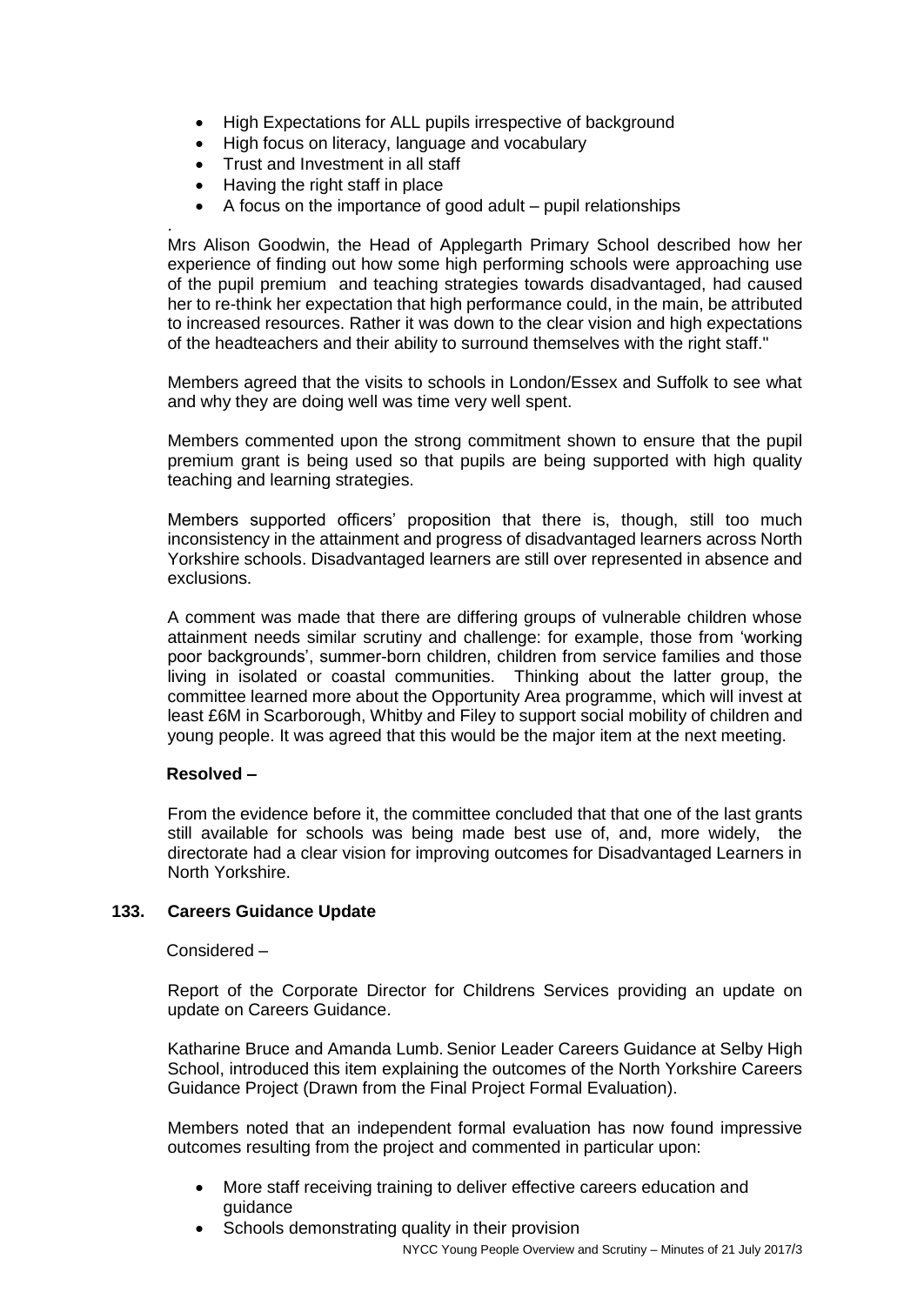- Stakeholders recognising the important role that they play in supporting schools;
- Young people enjoying and using their experience of career development to make career decisions.

## **Resolved –**

That the success and impressive outcomes from the project be noted.

## **134. Growing up as a Lesbian Gay, Bisexual or Trans (LGBT) young person in North Yorkshire**

#### Considered -

The report of the Corporate Director for Children's Services providing an update on the experiences of LGBT young people growing up in North Yorkshire and to report back on the recommendations that were made by the task group of Councillors who wrote the report, 'Raising awareness and understanding of the experiences and issues faced by young people in North Yorkshire who are Lesbian, Gay, Bisexual or Trans'.

Claire Barrowman highlighted activity and progress since a task group from this committee had considered the matter. She explained that the Education and Skills Service has been the lead for the past four years on the Stonewall Education Equality Index. Completing the index enables local authorities to assess their performance and benchmark their own progress year–on-year on the work being done to celebrate difference, support LGBT young people and prevent and tackle homophobic, biphobic and transphobic bullying. The good news is that North Yorkshire's score on the index has risen from 52% in 2011 to 98% in 2017 when we came 2nd out of 39 local authorities.

## **Resolved -**

Members agreed that progress against the recommendations of that review have been impressive and the investment of time and resources, and the commitment shown, has clearly lead to a favourable outcome.

#### **135. Work Programme**

Considered -

The report of the Scrutiny Team Leader inviting comments from Members on the content of the Committee's Programme of Work scheduled for future meetings.

Members were reminded of the extra meeting to be held on 15 May 2018 at 11am to consider the SEND Strategic Plan consultation proposals.

- Members suggested that proposals come forward as to the value of the committee reviewing:
- School Preparedness how pupils and parents are supported when they start school
- Elective Home Education where parents or carers of a child decide to educate their child at home instead of sending them to a school.